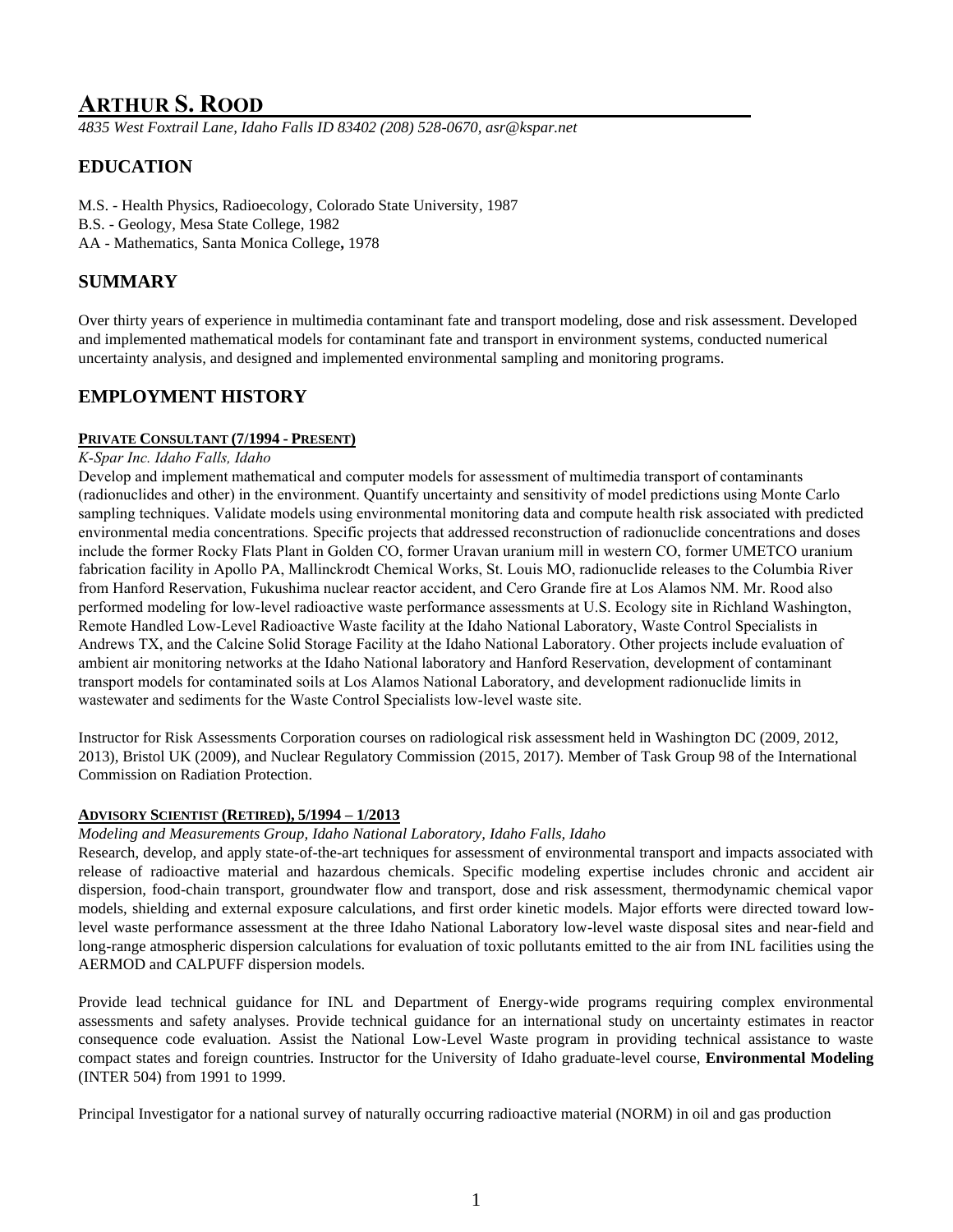equipment. Member of the Health Physics Society/ANSI working group on NORM.

### **SENIOR SCIENTIST, 5/1990 - 5/1994**

#### *Integrated Earth Science/Geotechnologies, Idaho National Laboratory*

Provide lead technical guidance and funding management for Idaho National Engineering Laboratory (INEL) and DOE-wide programs requiring complex environmental assessments and safety analyses. Developed groundwater transport models and computer codes (GWSCREEN) for assessment of CERCLA sites and performance assessment of low-level waste disposal facilities at the INEL. Performed the groundwater modeling and dose assessment section for the Radioactive Waste Management Complex Performance Assessment at the Idaho National Engineering Laboratory. Co-author of the food-chain model (COMIDA) for the MAACS reactor consequence code, an internationally-recognized reactor accident assessment code. Participated in four "AIRDOS/CAP-88" radiological assessment courses for another DOE laboratory, INEL contractor, and state personnel. Conducted Performance Assessment Workshops and provided technical assistance to the low level waste compact states for the National Low-Level Waste Management Program.

### **STAFF SCIENTIST, 8/1989 - 4/1990**

#### *UNC Geotech, Grand Junction, Colorado*

Radon Laboratory - Performed indoor radon assessments and developed instrumentation for measurement of radon progeny using alpha and beta spectroscopy. Conducted quality control experiments of radon measuring devices and wrote software for data acquisition systems and computer controlled instrumentation.

### **ENVIRONMENTAL SCIENTIST, 9/1987 - 7/1989**

*Environmental Sciences and Engineering Unit, Idaho National Laboratory, Idaho Falls, Idaho* Environmental Sciences and Engineering - Research, develop, and apply state-of-the-art techniques assessing the environmental transport and impacts associated with release of radioactive material and hazardous chemicals. Specific modeling experience includes chronic and accident air dispersion, food-chain transport, groundwater contaminant transport, and dose and risk assessment.

#### **SENIOR HEALTH PHYSICS TECHNICIAN, 11/1984 - 9/1986**

#### *Oak Ridge National Laboratory, Grand Junction, Colorado*

Coordinated gamma spectroscopy laboratory for gamma spectral analysis of soil samples contaminated with uranium mill tailings. Wrote and implemented spectral analysis algorithms, multichannel analyzer control programs and data base software. Designed, constructed, and calibrated an activated charcoal radon measurement device. Developed and implemented laboratory quality control procedures.

### **ASSOCIATE MINE GEOLOGIST, 8/1982 - 12/1983**

#### *Plateau Resources LTD, Grand Junction, Colorado*

Supervised uranium mine longhole-drilling program for ore body fringe development and preparation for full scale production. Evaluated drilling results for ore trend production and ore reserve calculations.

### **GEOSCIENTIST I, 1/1981 - 7/1982**

*Bendix Field Engineering, Grand Junction, Colorado*

Assisted in researching uranium ore body development and exploration indicators and writing results published in Department of Energy reports. Tasks included interpretation of electric drill hole logs and generation of isopleth maps and cross sections from the data.

### **PHYSICAL SCIENCE AIDE, 5/1980 - 9/1980**

*U.S. Department of Energy, Grand Junction, Colorado*

Assisted staff geologist in reviewing resource maps and assessment data for the 1980 National Uranium Resource Evaluation Report.

### **AFFILIATIONS**

Chairman of the Health Physics Society Working Group on Naturally Occurring Radioactive Material Member of the Health Physics Society

Member of the International Commission on Radiation Protection (ICRP) Task Group 98.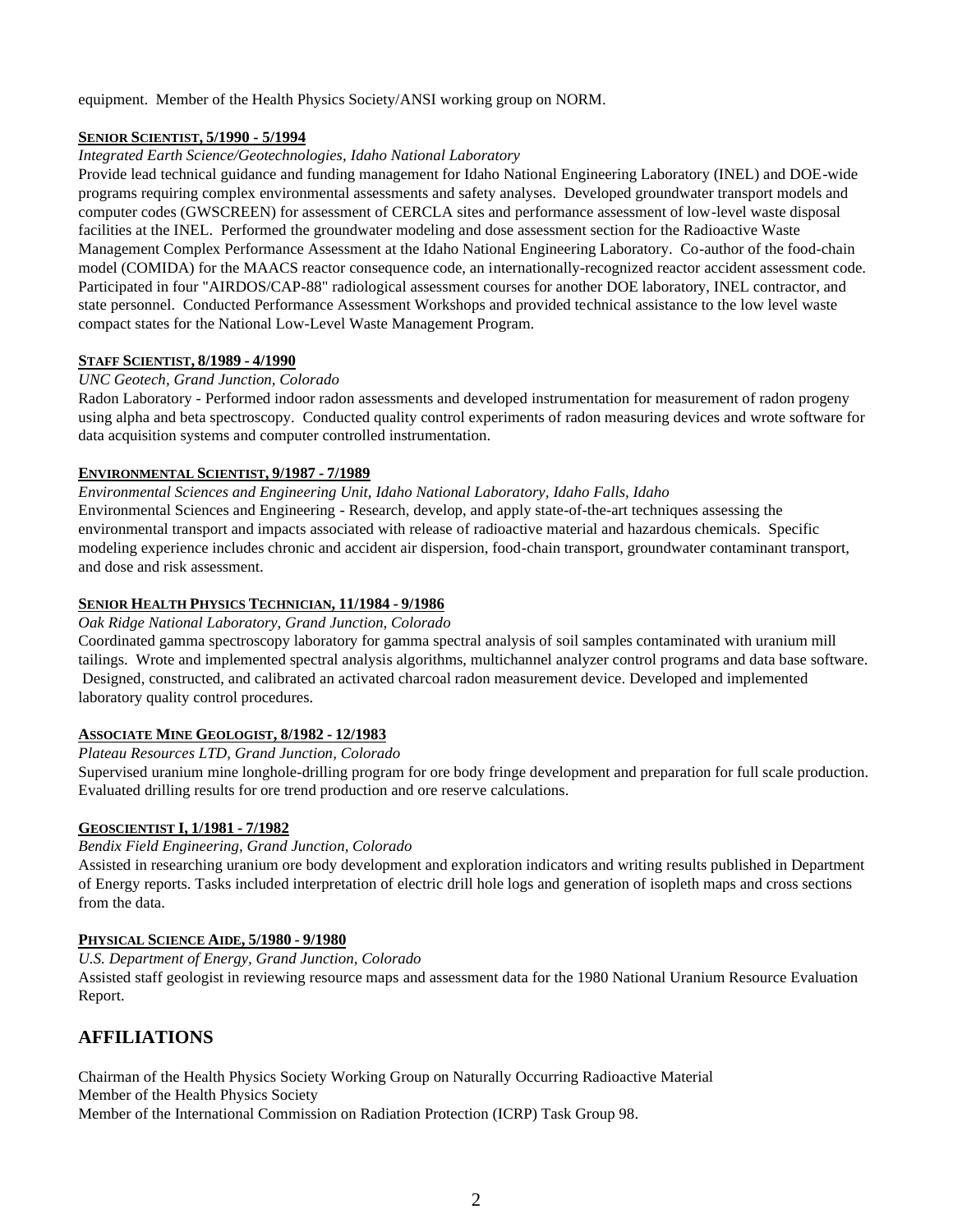## **HONORS & AWARDS & LEADERSHIP POSITIONS**

- Licensed Invention, GWSCREEN Software System, Lockheed Martin 1996
- President and Executive Board Member, Desert Eagles Model Airplane Club, 2008–2010, 2015-2017

# **COURSES TAUGHT**

Environmental Risk Assessment for the Nuclear Regulatory Commission, Bethesda Maryland, May, 2017.

Environmental Risk Assessment for the Nuclear Regulatory Commission, Bethesda Maryland, April 2015.

- Radiological Risk Assessment and Environmental Assessment. Crystal City Marriott, Arlington, VA. Risk Assessment Corporation. March 4-8, 2013. 51 Attendees.
- Radiological Risk Assessment for Decision Making, Compliance, and Emergency Response. Crystal City Marriott, Arlington, VA. Risk Assessment Corporation. March 5-9, 2012. 37 Attendees.
- Radiological Risk Assessment and Environmental Analysis Course. ITC School of Underground Waste Storage and Disposal. University of Bristol Risk Centre, Bristol, United Kingdom. June 22–26, 2009. 17 Attendees.
- Environmental Risk Assessment Analysis Training Course H-401. Training Course H-401 prepared and presented by Risk Assessment Corporation for the U.S. Nuclear Regulatory Commission at the NRC's Professional Development Center, Bethesda, Maryland. January 26–30, 2009. 23 Attendees.

## **EXPERT TESTIMOY**

- "Reconstruction of Plaintiff Doses Associated with Residues Stored at the St. Louis Airport Storage Site and the Hazelwood Interim Storage Site and Critique of Opinions by Dr. Clark, Dr. Hu, and Dr. Wells." In re: Scott D. McClurg, et al. v. Mallinckrodt, Inc et al. 4:12CV00361 AGF, March 17, 2020.
- "Reconstruction of Plaintiff Doses Associated with Residues Stored at the St. Louis Airport Storage Site and the Hazelwood Interim Storage Site and Critique of Opinions by Dr. Cheremisinoff, Ms Sears and Dr Clark." In re: Scott D. McClurg, et al. v. Mallinckrodt, Inc et al. 4:12CV00361 AGF, April 27, 2018.
- "Reconstruction of Doses from Atmospheric Releases of Uranium at the Apollo Facility and Critique of Plaintiffs' Expert Opinions." In re: McMunn et al. v Babcock & Wilcox, 2:10-cv-00143-DSC-RCM. February 27, 2013
- "Reconstruction of Historical Doses from Radionuclides Released to the Environment by the Uravan Mining and Milling Site." In re: June et al. v. Union Carbide Corporation et al., No.1: 04-CV-00123-MSK-MJW. January 15, 2007.
- "Assessment of Thyroid Doses Received by Specified Individuals from Releases of Iodine-131 from Hanford." In re: Hanford Nuclear Reservation Litigation Master File No. CY-91-3015-WFN. August 13, 2004.
- "Historical Public Exposures Studies on Rocky Flats." August 6, 2004, In re: Cook et al. v. Rockwell et al., U.S. District Court for the District of Colorado, No. 90-K-181. August 6, 2004.

# **SELECTED PUBLICATIONS AND REPORTS**

### *TEXT BOOK CHAPTERS*

Whicker, F.W. and **A.S. Rood**, 2008. "Terrestrial Food Chain Pathways: Concepts and Models" In: *Radiological Risk*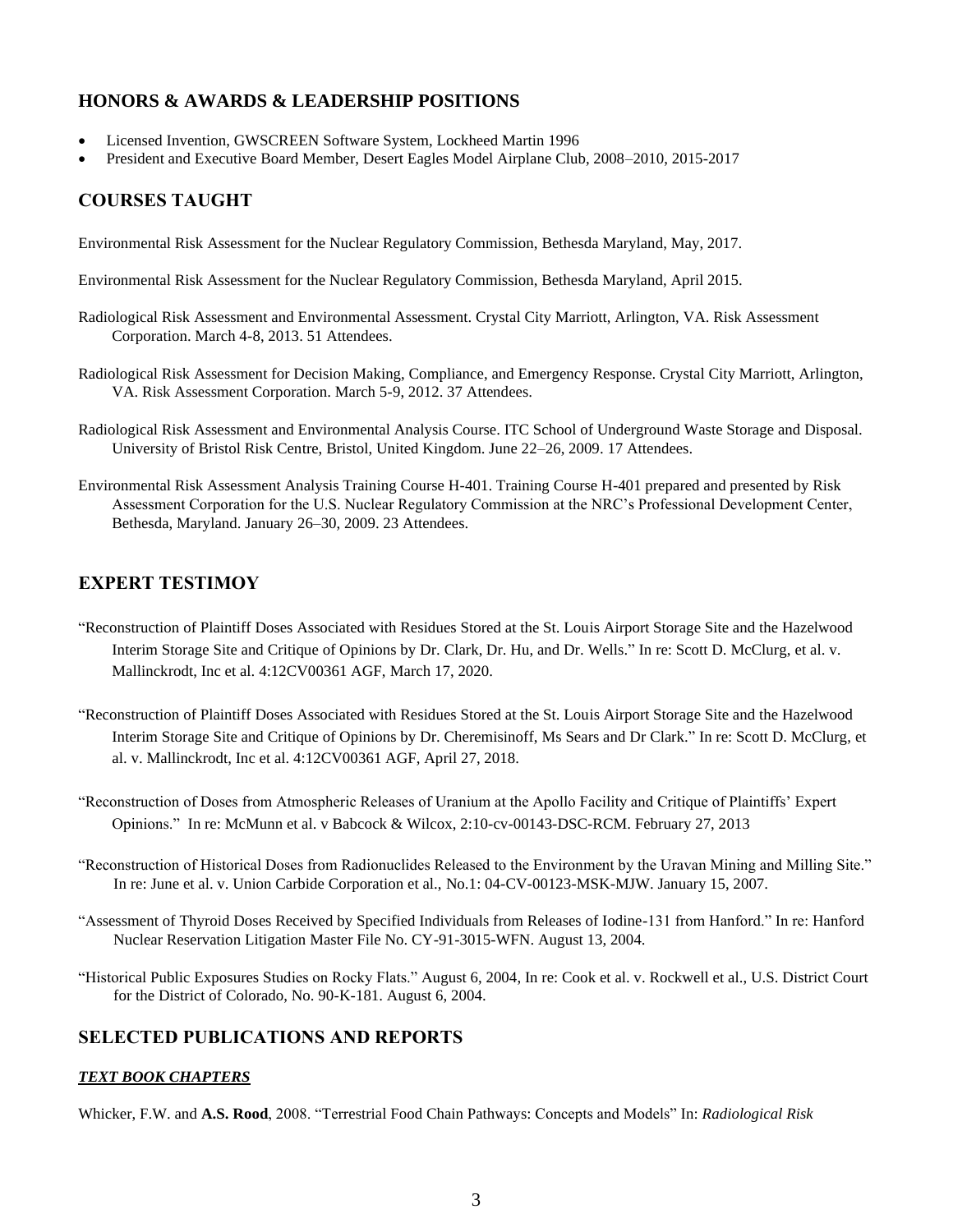*Assessment and Environmental Analysis*", J.E. Till and H.A. Grogan Editors. CRC Press, Boca Raton FL.

Grogan, H.A., J.W. Aanenson, P.D. McGavran, K.R. Meyer, H.J. Mohler, S.S. Mohler, J.R. Rocco, **A.S. Rood**, J.E. Till, and L.H. Wilson, 2006. "Modeling of the Cerro Grande Fire at Los Alamos: An Independent Analysis of Exposure, Heath Risk, and Communication with the Public" In: *Applied Modeling and Computations in Nuclear Science*. ACS Symposium Series 945. American Chemical Society, Washington DC.

### *PEER-REVIEWED PUBLICATIONS (chronological order)*

Mohler, H.J., **A.S. Rood**, H.A. Grogan., E.A. Caffrey, and J.E. Till, 2020. "Analysis of Environmental Data to Support Quantification of Historical Releases from a Former Uranium Processing Facility in Apollo, Pennsylvania" *Health Physics* 120(5), pp 495-509

Caffrey, E.A., P.G. Voillequé, **A.S. Rood**, H.A. Grogan, H.J. Mohler, K.R. Meyer, and J.E. Till, 2020. "Reconstruction of Enriched Uranium Released to Air from the Former Apollo Facility, Apollo Pennsylvania." *Health Physics* 120(4) pp 417-426

**Rood, A.S.**, H.A. Grogan, H.J. Mohler, K.R. Meyer, P.G. Voileque, and J.E. Till, 2019. "Reconstruction of Atmospheric Concentrations of Enriched Uranium from the Former Apollo Facility, Apollo Pennsylvania", USA. *J. of Env Radioactivity*, https://doi.org/10.1016/j.jenvrad.2019.106045

**Rood, A.S.**, H.A. Grogan, H.J. Mohler, J.R. Rocco, E.A. Caffrey, C. Mangini, J. Cartwright, T. Mathews, C. Shaw, M.E. Packard, and J.E. Till, 2019. "Use of Routine Environmental Monitoring Data to Establish A Dose-Based Compliance System for a Low-Level Radioactive Waste Disposal Site." *Health Physics*, DOI: 10.1097/HP.0000000000001116 118(1):1–17; 2020.

R.M Shubbar, D.I. Lee, H.A. Gzar, and **A.S. Rood**, 2019. "Modeling Air Dispersion of Pollutants Emitted from the Daura Oil Refinery, Baghdad-Iraq using the CALPUFF Modeling System." *Journal of Environmental Informatics Letters*, 2(1) pp 28–39 doi: 10.3808.

**Rood, A.S**., A.J. Sondrup, and P.D. Ritter, 2016. "Quantitative Evaluation of an Air Monitoring Network using Atmospheric Dispersion Modeling and Frequency of Detection Methods" *Health Physics* 110(4).

Till, J.E., **A.S. Rood**, C.D. Garzon, and R.H. Lagdon, 2014. "Comparison of the MACCS2 Atmospheric Transport Model with Lagrangian Puff Models as Applied to Deterministic and Probabilistic Safety Analysis." *Health Physics,* 107(2): 213-230.

**Rood, A.S.**, 2014. "Performance Evaluation of AERMOD, CALPUFF, and Legacy Air Dispersion Models using the Winter Validation Tracer Study Dataset." *Atmospheric Environment,* 89: 707-720.

Till, J.E., H.A. Grogan, J.H. Mohler, J.R. Rocco, **A.S. Rood**, and S.S. Mohler, 2011. "An Integrated Approach to Data Management, Risk Assessment, and Decision Making." *Health Physics,* 102(4): 367-377.

**Rood, A.S**., P.G. Voillequé, S.K. Rope, H.A. Grogan, and J.E. Till, 2008. "Reconstruction of Atmospheric Concentrations and Deposition of Uranium and Decay Products Released from the Former Uranium Mill at Uravan Colorado USA." *Journal of Environmental Radioactivity*, 99: 1258–1278.

**Rood, A.S.**, 2004. "A Mixing-Cell Model for Assessment of Contaminant Transport in the Unsaturated Zone Under Steady-State and Transient Flow Conditions." *Environmental Engineering Science*, 21(6): 661–677.

Abbott, M.L., D.D. Susong, D.P. Krabbenhoft, **A.S. Rood**, 2002. "Mercury Deposition in Snow near an Industrial Emission Source in Southeastern Idaho and the Teton Range, Wyoming," *Water, Air, and Soil Pollution*, 139: 95–114.

**Rood, A.S.**, H.A. Grogan, J.E. Till, 2002. "A Model for a Comprehensive Evaluation of Plutonium Released to the Air from the Rocky Flats Plant, 1953–1989." *Health Physics,* 82(2).

Till, J.E., **A.S. Rood**, P.G. Voilleque, P.D. McGavran, K.R. Meyer, H.A. Grogan, W.K. Sinclair, J.W. Aanenson, H.R. Meyer, H.J. Mohler, S.K. Rope, and M.J. Case, 2002. "Risks to the Public from Historical Releases of Radionuclides and Chemicals at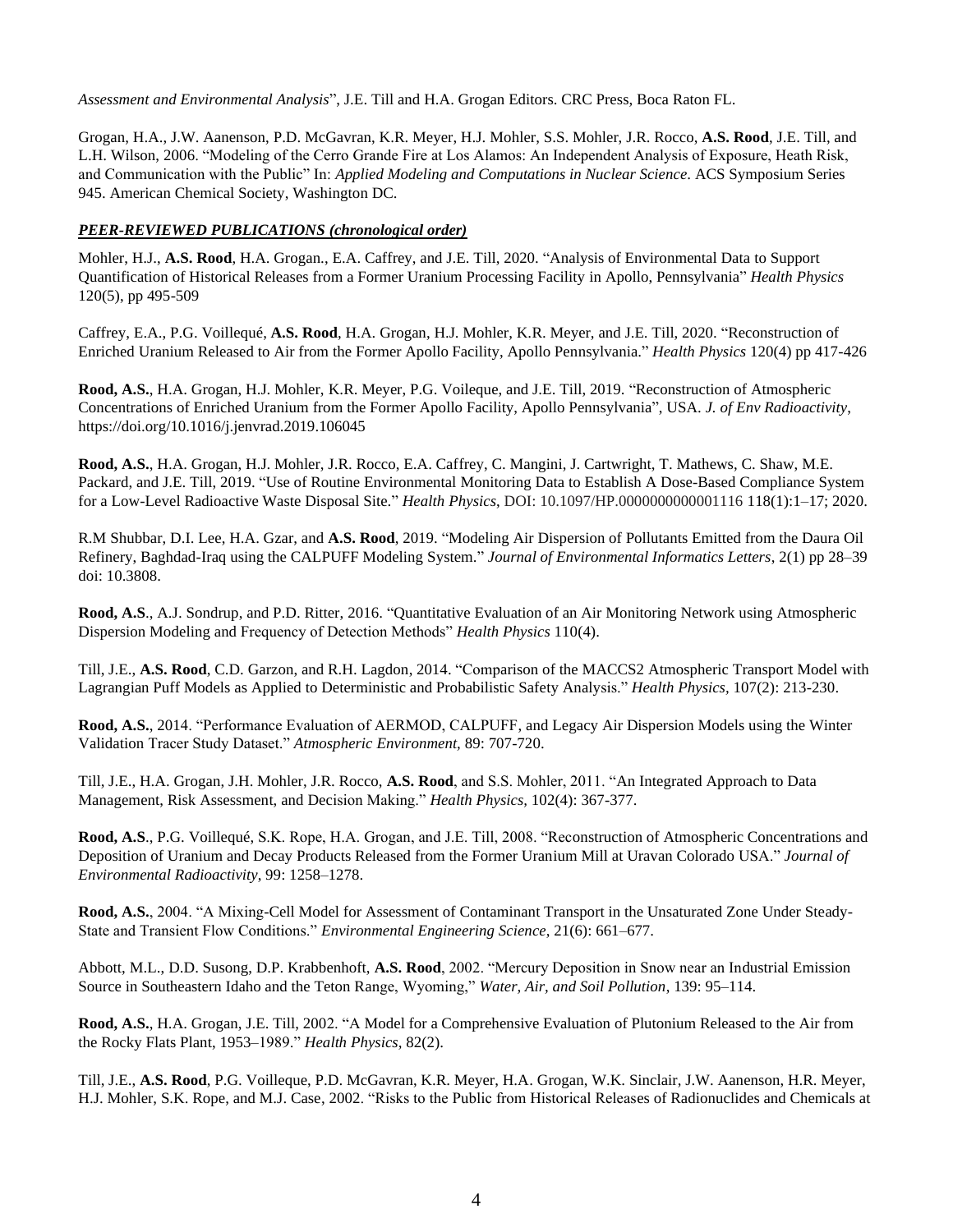the Rocky Flats Environmental Technology Site." *Journal of Exposure Analysis and Environmental Epidemiology,* 12 (5): 355- 372

White, G.J., and **A.S. Rood**, 2001. "Radon Emanation from NORM-Contaminated Pipe Scale and Soil at Petroleum Industry Sites." *Journal of Environmental Radioactivity,* 54: 401–413.

**Rood, A.S**., P.D. McGavran, J. Aanennson, 2000. "Stochastic Estimates of Carcinogenic Risk with Uncertainty from Carbon Tetrachloride Released from the Rocky Flats Plant." *Risk Analysis*, 21(4): 675-696.

**Rood, A. S.**, G. G. Killough, J. E. Till, 1999 "Evaluation of Atmospheric Transport Models for use in Phase II of the Historical Public Exposure Studies at the Rocky Flats Plant." *Risk Analysis*, 19(4): 559-576.

McGavran, P. D., **A. S. Rood**, J. E. Till, 1999. "Chronic Beryllium Disease and Cancer Risk Estimates with Uncertainty for Beryllium Released to the Air from the Rocky Flats Plant." *Environmental Health Perspectives,* 107(8): 731-744.

**Rood, A. S.,** G. J. White, and D. T. Kendrick, 1998. "Measurement of <sup>222</sup>Rn Flux, <sup>222</sup>Rn Emanation, and <sup>226</sup>Ra Concentration from Injection Well Pipe Scale" *Health Physics,* 75(2): 187-192.

**Rood, A. S.**, 1994, "GWSCREEN: A Model for Assessment of the Groundwater Pathway from Surface or Buried Contamination", *The Environmental Professional*, 16(3):196-210.

Nguyen, H. D., S. Paik, **A. S. Rood**, 1994, "Effects of Thermally Generated Convection on the Migration of Radionuclides in Saturated Geologic Formations" *International Journal Engineering Science*, 32(10): 1605-1614.

Abbott, M. L. and **A. S. Rood**, 1994 "COMIDA: A Radionuclide Food-Chain Model for Acute Fallout Deposition", *Health Physics*, 66(1):17-29.

Martz, D. E., **A. S. Rood**, J. L. George, M. D. Pearson, G. H. Langner, 1991, "Year-to-Year Variations in Annual Average Indoor <sup>222</sup>Rn Concentrations". *Health Physics*, 61(3): 409-413.

Walton, J. C., A. S. Rood, R. G. Baca and M. D. Otis, 1989, "Model for Estimation of Chlorinated Solvent Releases from Waste Disposal Sites", *Journal of Hazardous Materials*, 21, 15-34.

#### *COMPANY TECHNICAL PUBLICATIONS (alphabetical order)*

Abbott, M. L. and **A. S. Rood**, 1990. *Concentration Factors for Fusion-Related Radionuclides Calculated Using the Food-Chain Model FUSEMOD*, EGG-EST-9223, Idaho National Engineering Laboratory, September.

Abbott M. L. and **A. S. Rood**, 1993. *COMIDA: A Radionuclide Food-Chain Model for Acute Fallout Deposition*, EGG-GEO-10367, Idaho National Engineering Laboratory, November.

Abbott, M. L. S. L. Harms, **A. S. Rood**, 1993. *Dose Calculations for Accidental Airborne Releases of ITER Activation Products*, EGG-EEL-10994, Idaho National Engineering Laboratory, December.

Abbott, M. L. and **A. S. Rood**, 1996. *Source Group Optimization Program (SGOP): A Program the Groups Emission Sources for Input into Air Dispersion Models* INEL-96/0376 Idaho National Engineering Laboratory, Idaho Falls, Idaho.

Brown, J., M. L. H. J. Goossens, B. C. P. Kraan, R. M. Cooke, J. A. Jones, F. T. Harper, F. E. Haskin, M. L. Abbott, M. L. Young, S. C. Hora, **A. S. Rood**, 1997. Probabilistic Accident Consequence Uncertainty Analysis: Food Chain Uncertainty Assessment. NUREG/CR-6523 U.S. Nuclear Regulatory Commission, Washington D.C.

Caffrey, E.A., **A.S. Rood**, H.A. Grogan, and C.D. Mangini, 2020. *Chemical Waste Management Northwest, Inc. Landfill Radiological Dose and Risk Assessment for Bakken Oilfield Disposals in Arlington OR*. Report 06-Arlington Landfill 2020 FINAL. Risk Assessment Corporation, Neeses, SC. September 1, 2020.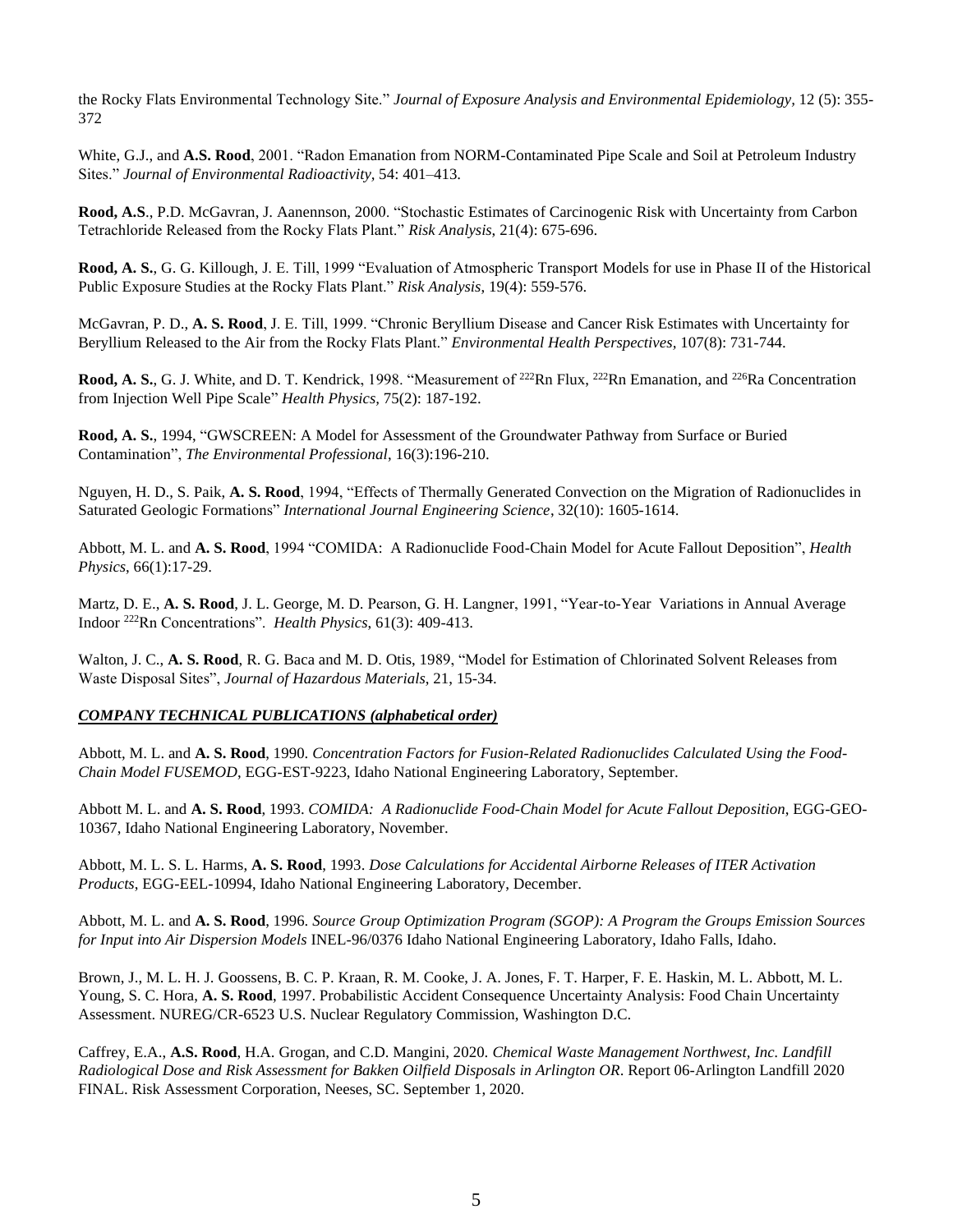Caffrey, E.A., H.A. Grogan, T.E. Johnson. H.J. Mohler, J.R. Rocco, and **A.S. Rood,** 2016. *Dose and Risk Assessment of Technologically Enhanced Naturally Occurring Radioactive Material (TENORM) Disposals at the Blue Ridge Landfill*. Report 1-BRLF TENORM 2016 FINAL. Risk Assessment Corporation, Neeses, SC. October 11, 2016.

Case, M.J., **A.S. Rood**, J.M. McCarthy, S.O. Magnuson, B.H. Becker, T.K. Honeycutt, 2000. *Technical Revision of the Radioactive Waste Management Complex Low-Level Waste Radiological Performance Assessment for Calendar Year 2000*. INEEL/EXT-2000-01089. Idaho National Engineering and Environmental Laboratory, Idaho Falls, Idaho.

Electric Power Research Institute (EPRI), 2014. *EPRI Recommendations for the National Academies' Pilot Study of Cancer Risks in Populations around Nuclear Facilities*. Report prepared by H. Grogan and **A. Rood**. Technical Report 3002003163. Electric Power Research Institute, Palo Alto, CA.

EPRI. 2016. *Batch and Continuous Releases to the Atmosphere from Nuclear Power Plants: Comparison of Environmental Concentrations and Doses.* Report prepared by H. Grogan and **A. Rood**. Technical Report 3002008166. Electric Power Research Institute, Palo Alto CA. November.

DOE (U.S. Department of Energy), 2007. *Performance Assessment for the RWMC Active Low-Level Waste Disposal Facility at the Idaho National Laboratory Site*. DOE/NE-ID-11243. Idaho National Laboratory, Idaho Falls, ID.

DOE, 2008. *Composite Analysis for the RWMC Active Low-Level Waste Disposal Facility at the Idaho National Laboratory Site*. DOE/NE-ID-11244. Idaho National Laboratory, Idaho Falls, ID.

DOE, 2011. *Performance Assessment for the Idaho CERCLA Disposal Facility Landfill*. DOE/ID-10978. Idaho National Laboratory, Idaho Falls, ID.

DOE, 2012. *Performance Assessment for the Idaho National Laboratory Remote-Handled Low-Level Waste Disposal Facility*. DOE/ID-11421. Idaho National Laboratory, Idaho Falls, ID.

DOE, 2018. *Performance Assessment for the Idaho National Laboratory Remote-Handled Low-Level Waste Disposal Facility*. DOE/ID-11421, Rev 2. Idaho National Laboratory, Idaho Falls, ID.

DOE, 2018. *Methods, Implementation, and Testing to Support Determination of Performance Assessment Compliance for the RHLLW Disposal Facility WAC*. U.S. Department of Energy Idaho Operations Office

DOE, 2019. *Performance Assessment for the INTEC Calcined Solids Storage Facility at the INL Site*. DOE/ID-12008. Idaho Cleanup Project, U.S. Department of Energy Idaho Operations Office

Grogan, H. A., P. D. McGavran, K. R. Meyer, H. R. Meyer, J. Moler, **A. S. Rood**, W. K. Sinclair, P. G. Voillequé, J. M. Weber, 1999. *Technical Summary Report of the Historical Public Exposures Studies for Rocky Flats Phase II*. 14-CDPHE-RFP-1999-DRAFT, *Radiological Assessments Corporation*, Neeses, South Carolina. August.

Grogan, H.A., **A.S. Rood**, J.W. Aanenson, and E.B. Liebow, 2002. *A Risk-based Screening Analysis for Radionuclides Released to the Columbia River from Past Activities at the U.S. Department of Energy Nuclear Weapons Site in Hanford, Washington*. RAC Report No. 3-CDC Task Order 7-2000 FINAL. *Risk Assessments Corporation,* Neeses, South Carolina.

Grogan, H.A., B. Jacobs, and **A.S. Rood**, 2010. *Source Term and Transport Modeling for Single-Shell Tanks at the Hanford Site*. RAC Report No. 1-WA-2009-FINAL. *Risk Assessments Corporation,* Neeses, South Carolina.

Maheras, S.J. **A. S. Rood**, S. O. Magnuson, M. E. Sussman, R. N. Bhatt, 1994. *Radioactive Waste Management Complex Low-Level Waste Radiological Performance Assessment*. EGG-WM-8773, Idaho National Engineering Laboratory, May.

McGavran, P. D., **A. S. Rood**, 1999. *Estimated Exposure and Cancer Risk from Beryllium Released to the Air from the Rocky Flats Plant*. 02-CDPHE-RFP-1997 (Rev. 1), *Radiological Assessments Corporation*, Neeses, South Carolina. August.

McGavran, P. D., **A. S. Rood**, 1999. *Estimated Exposure and Cancer Risk from Carbon Tetrachloride Released to the Air*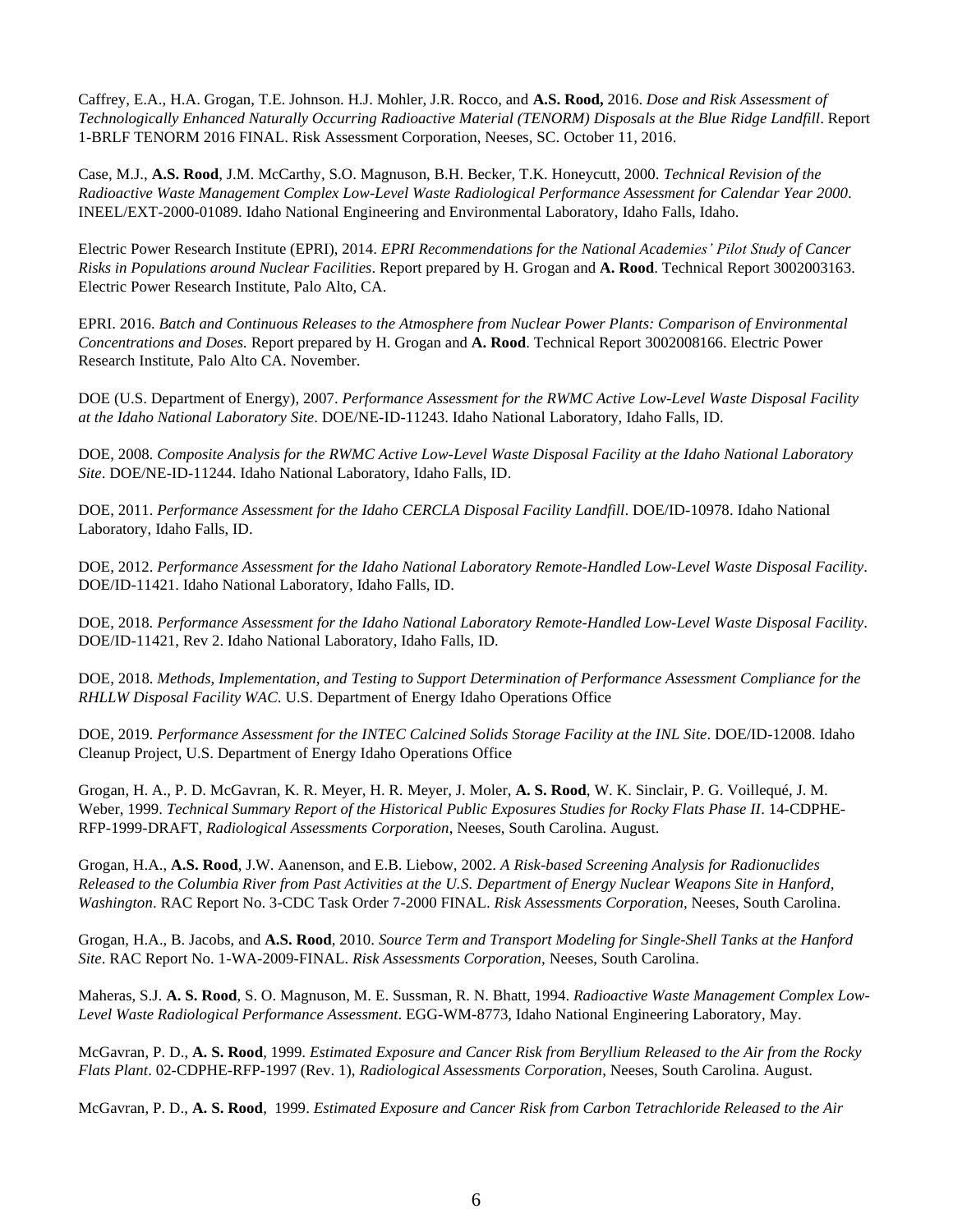*from the Rocky Flats Plant*. 04-CDPHE-RFP-1997 (Rev. 1), *Radiological Assessments Corporation*, Neeses, South Carolina. August.

**Rood, A. S.**, 1988. *Environmental Transport Concentration Factors for the FUSECRAC Fusion Reactor Safety Code,* EGG-ESE-8033, Idaho National Engineering Laboratory, May.

**Rood, A. S.**, R. C. Arnett, J. Barraclough, 1989. *Contaminant Transport in the Snake River Plain Aquifer: Phase 1, Part 1: Simple Analytical Model of Individual Plumes,* EGG-ER-8623, Idaho National Engineering Laboratory, May.

**Rood, A. S.**, J. L. George, G. H. Langner, 1990. *Variation in the Annual Average Radon Concentration Measured in Homes in Mesa County, Colorado,* DOE/ID/12584-57 UNC/GJ-50(TMC), U. S. Department of Energy, Grand Junction, Colorado, April.

**Rood, A. S.** *Assessment of Impacts at the Advanced Test Reactor as a Result of Chemical Releases at the Idaho Chemical Processing Plant*, EGG-EST-9523, Idaho National Engineering Laboratory, February, 1991.

**Rood, A. S.** and M. L. Abbott, 1991. *Comparison of Dose and Dose-rate Conversion Factors from the Soviet Union, United Kingdom, U.S. Department of Energy and the Idaho National Engineering Laboratory Fusion Safety Program*, EGG-FSP-9865, Idaho National Engineering Laboratory, December.

**Rood, A.S.**, 1994. *GWSCREEN: A Semi-Analytical Model for Assessment of the Groundwater Pathway from Surface or Buried Contamination: Theory and Users Manual Version 2.0*, EGG-GEO-10797, Revision 2, Idaho National Engineering Laboratory, June.

**Rood, A. S.**, H. A. Grogan, 1999. *Estimated Exposure and Lifetime Cancer Incidence Risk from Plutonium Released from the 1969 Fire at the Rocky Flats Plant*. 07-CDPHE-RFP-1999, *Radiological Assessments Corporation,* Neeses, South Carolina. August.

**Rood, A. S.**, H. A. Grogan, 1999. *Comprehensive Assessment of Exposure and Lifetime Cancer Incidence Risk from Plutonium Released from the Rocky Flats Plant*. 13-CDPHE-RFP-1999, *Radiological Assessments Corporation,* Neeses, South Carolina. September.

**Rood, A. S.**, H. A. Grogan, 1999. *Estimated Exposure and Lifetime Cancer Incidence Risk from Plutonium Released from the 1957 Fire at the Rocky Flats Plant*. 02-CDPHE-RFP-1999, *Radiological Assessments Corporation, Neeses*, South Carolina. August.

**Rood, A. S.**, H. A. Grogan, 1999. *Estimated Exposure and Lifetime Cancer Incidence Risk from 903 Area Plutonium Releases at the Rocky Flats Plant*. 01-CDPHE-RFP-1999, *Radiological Assessments Corporation,* Neeses, South Carolina. August.

**Rood, A. S.**, 1999. *Performance Evaluation of Atmospheric Transport Models*. 3-CDPHE-RFP-1996 (Rev. 1), *Radiological Assessments Corporation*, Neeses, South Carolina. August.

**Rood, A. S.**, 1999. *Estimated Exposure and Lifetime Cancer Incidence Risk from Routine Plutonium Releases at the Rocky Flats Plant*. 08-CDPHE-RFP-1997 (Rev. 1), *Radiological Assessments Corporation*, Neeses, South Carolina. August.

**Rood**, **A.S**. 2005. *Mixing Cell Model: A One-Dimensional Numerical Model for Assessment of Water Flow and Contaminant Transport in the Unsaturated Zone*. ICP/EXT-05-00748, Idaho National Laboratory, Idaho Falls, ID. March .

**Rood, A.S.,** and B.L. Jacobs, 2008. *Response Surface Model User Documentation*. 32-RACER LANL 2008 FINAL. Risk Assessment Corporation, Neeses, South Carolina.

**Rood, A.S.**, and A.J. Sondrup, 2014. *Development and Demonstration of a Methodology to Quantitatively Assess the INL Site Ambient Air Monitoring Network*. INL/EXT-14-33194. Idaho National Laboratory, Idaho Falls, Idaho.

**Rood, A.S**., H.J. Mohler, H.A. Grogan, and J.E. Till, 2014. *Methodology and Example Calculations for Effluent Discharge Limits and Sediment Concentration Limits for the LLRW Federal Waste Facility Discharge Evaporation Pond*. 1-WCS-TO2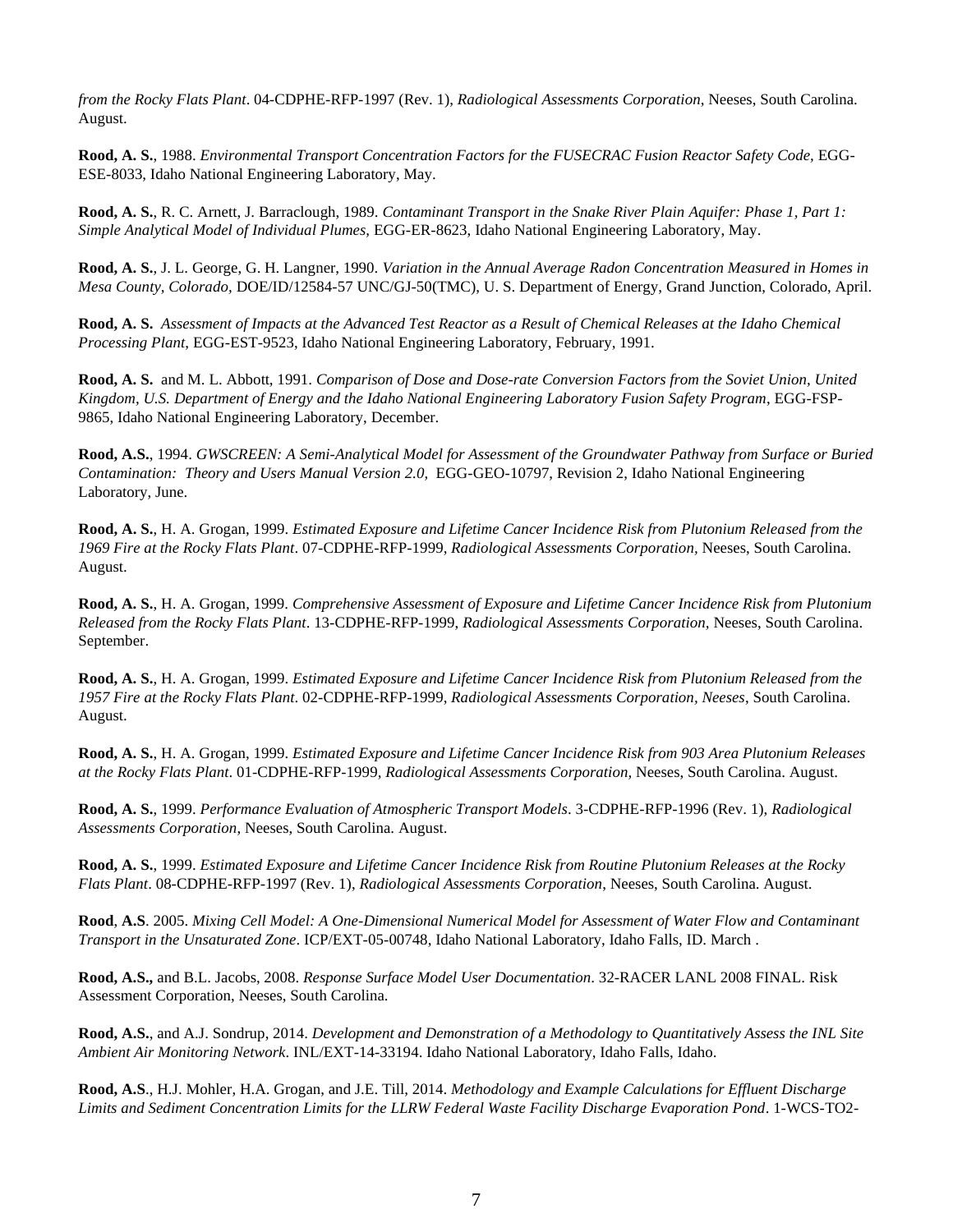2014. Risk Assessment Corporation, Neeses, SC.

**Rood, A.S.**, and A.J. Sondrup, 2015. *Application of Frequency of Detection Methods in Design and Optimization of the INL Site Ambient Air Monitoring Network.* INL/EXT-15-36544. Idaho National Laboratory, Idaho Falls, Idaho.

**Rood, A.S.**, 2017. DOSEMM: *A Model for Assessment of Airborne Releases and Multimedia Terrestrial Transport and Dose Assessment*. RAC Report No. 01-2017-FINAL. Risk Assessment Corporation, Neeses SC.

**Rood, A.S.**, 2018. *Analysis of the Hanford Site Ambient Air Monitoring Network*. HNF-62564. Mission Support Alliance, Richland Washington,

**Rood, A.S.**, E.A. Caffrey, H.A. Grogan, and C.D. Mangini, 2020. *Analysis of Leachate Management Proctices for the Chemical Waste Management of Northwest Facility in Arlington*. OR. Technical Memorandum 5-CWMNW Arlington-2020. Risk Assessment Corporation, Neeses, SC May 29, 2020.

**Rood, A.S.**, E.A. Caffrey, H.A. Grogan, and C.D. Mangini, 2020. *Models and Methods for Radon Pathway Exemption at the Chemical Waste Management of the Northwest Arlington, OR, Facility* Technical Memorandum 6-CWMNW Arlington-2020. Risk Assessment Corporation, Neeses, SC November 18, 2020.

**Rood, A.S**., 2020. *Analysis of Background Radon Concentrations for the Homestake Mining Company Reclamation Project, Grants New Mexico*. K-Spar Inc, Idaho Falls Idaho.

Seitz, R. R. **A. S. Rood**, G. A. Harris, S. J. Maheras, M. Kotecki, 1991. *Sample Application of Sensitivity/Uncertainty Analysis Techniques to a Groundwater Problem,* DOE/LLW-108, U. S. Department of Energy, National Low-Level Waste Program, June.

Sondrup, A.J., and **A.S. Rood**, 2019. *Assessment of INL Ambient Air Radiological Monitoring for Idaho Falls Facilities*. INL/EXT-19-53491. Idaho National Laboratory, Idaho Falls, Idaho.

Weber, J.M., **A. S. Rood**, H. R. Meyer, 1999. Development of the Rocky Flats Plant 903 Area Plutonium Source Term. 08- CDPHE-RFP-1998 (Rev. 1), *Radiological Assessments Corporation*, Neeses, South Carolina. August.

White, G.J. and **A.S. Rood**, 199*8.Characterization of the National Petroleum Reserve NO. 3 (NPR-3) Site for Naturally Occurring Radioactive Material (NORM).* DOE/5AC304. National Petroleum Technology Office, U.S. Department of Energy, Tulsa Oklahoma.

White, G.J. and **A.S. Rood**, 1999. *Radon Emanation from NORM-Contaminated Pipe Scale, Soil, and Sediment at Petroleum Industry Sites*. DOE/ID/13223-2. National Petroleum Technology Office, U.S. Department of Energy, Tulsa Oklahoma.

### *PRESENTATIONS AND SYMPOSIUM PROCEEDING (chronological order)*

**Rood, A.S.**, A.J. Sondrup, A.L. Schafer, B.J Orchard, B.D. Welty, 2019. "Technical Basis and Implementation of Groundwater Pathway Models Used for INL's RH LLW Disposal Facility Performance Assessment." Waste Management 2019, Phoenix, AZ March 4 – March 7, 2019

**Rood, A.S.**, J.M. McCarthy, A.M. Parsons, and D.J. Thorne, 2019. "Performance Assessment for Closure of the Calcined Solids Storage Facility at the INL Site." Waste Management 2019, Phoenix, AZ March 4 – March 7, 2019.

A.J. Sondrup, A.L. Schafer, B.J Orchard, B.D. Welty, and **A.S. Rood**, 2019. "Natural and Engineered Features Supporting Environmental Performance of Idaho National Laboratory's Remote-Handled Low-Level Waste Disposal Facility. Waste Management 2019, Phoenix, AZ March 4 – March 7, 2019

**Rood, A.S.**, and A.J. Sondrup, 2017. "Quantitative Assessment of Air Monitoring Networks: A Method to Verify How We Know They Work." Annual Site Environmental Report and Environmental Monitoring Workshop, Idaho Falls, Idaho, October 18, 2017.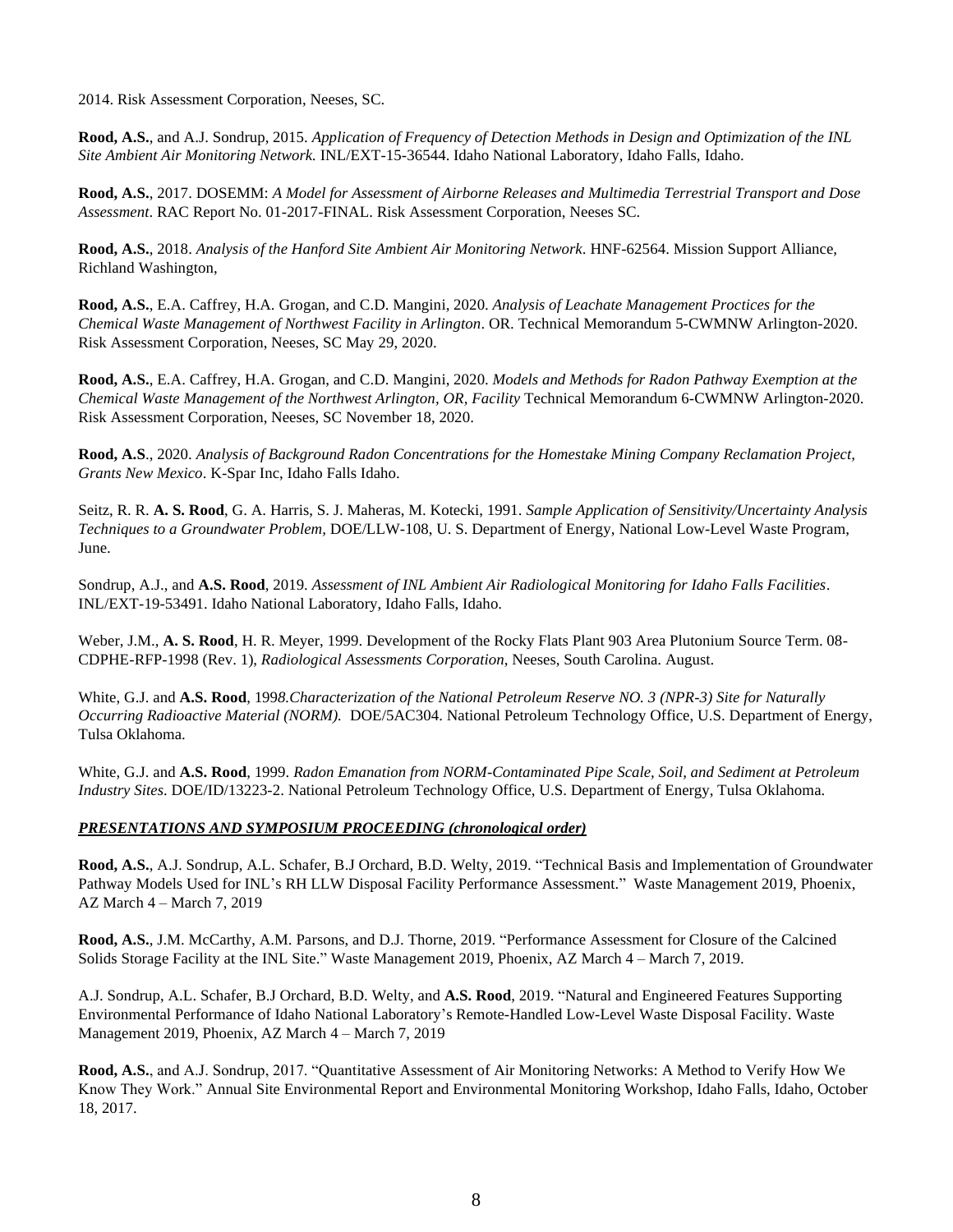Shubbar, R.M., D.Lee, H.A. Gzar, and **A.S. Rood**, 2016. "Analysis of CALPUFF Model Performance for Pollutants at Urban Area in Baghdad, Iraq." Korean Meteorological Society annual meeting, Busan South Korea, October 31November 2, 2016.

**Rood, A.S.,** 2016. "Exposure Pathways from TENORM in Unconventional Oil and Gas Production", Health Physics Society 49th Midyear Meeting, NCRP TENORM in Unconventional Oil and Gas Production Workshop, Austin, Texas February 1–3, 2016.

**Rood, A.S.**, A.J. Sondrup, and A.L. Schafer, 2011. "An Evaluation of Long-Term Performance of Liner Systems for Low-Level Waste Disposal Facilities." Waste Management 2011, Phoenix, AZ February 28 – March 4, 2011.

**Rood, A.S,** B.L. Jacobs, P. Shanahan, H.J. Mohler, J.W. Aannenson, J.R. Rocco, L.Hay-Wilson, H.A. Grogan, and J.E. Till, 2009. "Overview of Environmental Transport Models Contained in the Risk Analysis Communication, Evaluation, and Reduction (RACER) Software Tools at Los Alamos National Laboratory", Waste Management 2009, Phoenix Arizona, March, 1–5, 2009.

**Rood, A.S,** "Sensitivity and Uncertainty Analysis for Low-Level Waste Performance Assessment" Probabilistic Workshop on Performance Assessment, Augusta Georgia, March 10–11, 2008.

**Rood, A.S,** "Distilling Complex Models into Simpler Models for Assessment of Performance of Waste Facilities" Waste Management 2007, Tucson, Arizona, February 2007.

**Rood, A.S, "**Response Surface Modeling Activities to Simulate Transport in the Snake River Plain Aquifer at the Idaho National Laboratory" Great Rift Symposium, Idaho State University, Pocatello, Idaho, October 6, 2005.

**Rood, A.S,** "A Mixing-Cell Model for Assessment of Water Flow and Solute Transport in the Unsaturated Zone" INRA 2003 Subsurface Science Symposium, Salt Lake City, Utah, October 7, 2003.

**Rood, A.S.**, "Spatial and Temporal Variations in Exposure and Risk at the Rocky Flats Plant: 1953–1989." Society for Risk Analysis Annual Meeting, Seattle WA, December 5, 2001.

**Rood, A.S.,** "Estimating Uncertainty in Groundwater Modeling for a Performance Assessment of the Radioactive Waste Management Complex" John Horan Memorial Symposium on Radioactive Waste Management Issues. Greater Salt Lake Chapter of the Health Physics Society, Salt Lake City, Utah, April 28, 2001.

Till, J.E., G.G. Killough, K.R. Meyer, J.W. Aanenson, and **A.S. Rood**. 2000. "Calculating Soil Action Levels and Uncertainties for Decision-Making during Cleanup of Contaminated Sites." In *Proc. 10th International Congress of the International Radiation Protection Association*. May 14-19, 2000, Hiroshima, Japan

**Rood, A.S.** "Measurement of <sup>222</sup>Rn Flux, <sup>222</sup>Rn Emanation, and <sup>226</sup>Ra Concentration from Injection Well Pipe Scale". 29th Midyear Topical Meeting of the Health Physics Society, Scottsdale, Arizona, January 7-9, 1996.

**Rood, A.S**, "GWSCREEN, A Model for Assessment of the Groundwater Pathway from Surface or Buried Contamination". American Nuclear Society, 1993 Winter Meeting, San Francisco, CA., November 14-18, 1993,

**Rood, A.S**, "A Performance Assessment of Radioactive Waste Encapsulated in Iron-Enriched Basalt and Disposed at the Idaho National Engineering Laboratory's, Radioactive Waste Management Complex", Spectrum 92, International Topical Meeting for Nuclear and Hazardous Waste Management, Boise, Idaho, August 23 - 27, 1992.

D. J. Thorne and **A. S. Rood**, "Contaminant Fate and Effects in Ground and Surface Water at a Remediated Dioxin Site", Hazardous Material Control, January, 1990.

R. G. Baca, J. C. Walton, **A. S. Rood**, M. D. Otis, "Organic Contaminant Release from a Mixed Waste Disposal Site: A Computer Simulation Study of Transport Through the Vadose Zone and Site Remediation", 10th Annual DOE Low Level Waste Conference, Denver Colorado, August, 1987.